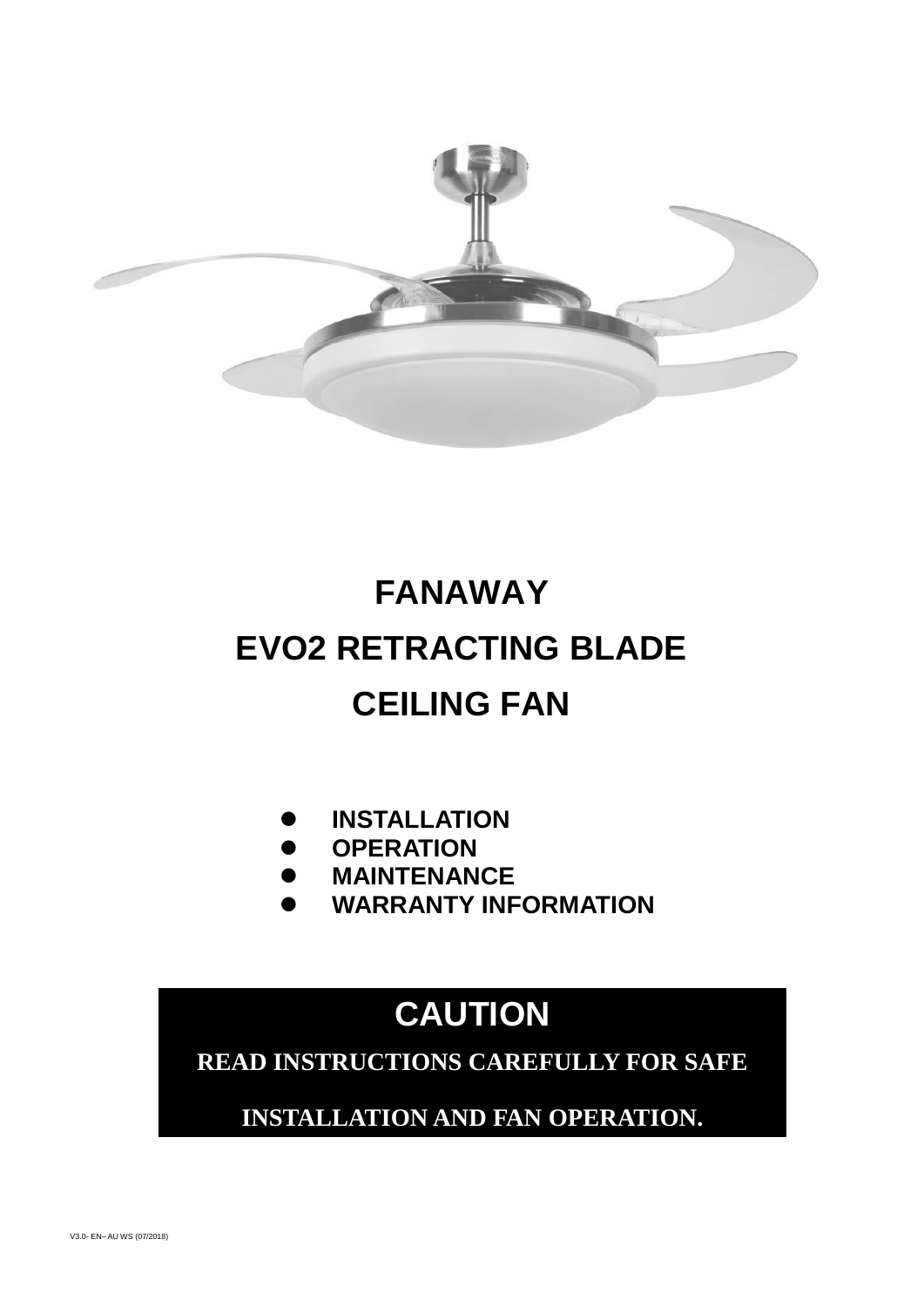

## **THANK YOU FOR PURCHASING**

Thankyou for purchasing this quality Fanaway product. To ensure correct function and safety, please read all instructions before using the product and keep the instructions for future reference.

## **SAFETY PRECAUTIONS**

- 1. In Europe: This appliance can be used by children aged from 8 years and above and persons with reduced physical, sensory or mental capabilities or lack of experience and knowledge if they have been given supervision or instruction concerning the use of the appliance in a safe way and understand the hazards involved. Cleaning and maintenance shall not be undertaken by children without supervision.
- 2. In Australia: The appliance is not intended for use by persons (including children) with reduced physical, sensory or mental capabilities, or lack of experience and knowledge, unless they have been given supervision or instruction concerning the use of the appliance by a person responsible for their safety.
- 3. Children should be supervised to ensure that they do not play with the appliance.
- 4. An all-pole disconnection switch must be incorporated into the fixed wiring, in accordance with local wiring rules.

# **IN AUSTRALIA**

# **WARNING:**

# **FOR SAFE USE OF THIS FAN AN ALL-POLE DISCONNECTION**

# **MUST BE INCORPORATED INTO THE FIXED WIRING IN**

# **ACCORDANCE WITH THE WIRING RULES.**

As outline in clause 7.12.2 of AS/NZS 60335-1 for meeting the

minimum electrical safety of this standard.

Please note warranty will be void if installation is without a means

for an all-pole disconnection incorporated in the fixed wiring in

accordance with the wiring rules.

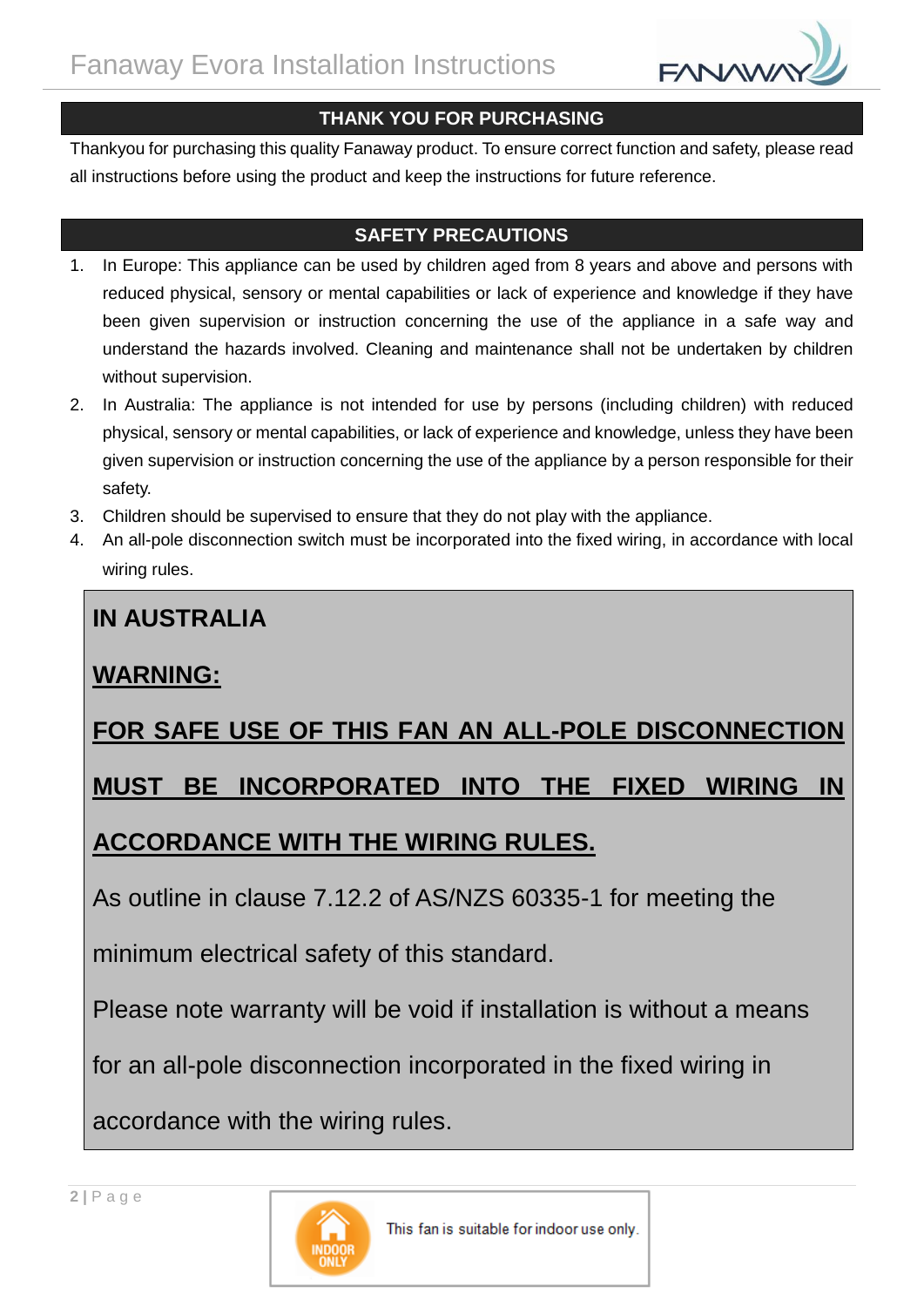Example: If a fan is connected to a circuit that can be isolated via an all-pole safety switch at the switchboard, then this is considered to be an all-pole disconnection to the ceiling fan electrical circuit, meeting the requirements of clause 7.12.2 of AS/NZS 60335.1. **A single-pole switch on the active of the receiver input of remote control must also be included in the wiring, and located the same room as the ceiling fan.**

- 5. Do not dispose of electrical appliances as unsorted municipal waste, use separate collection facilities. Contact your local government for information regarding the collection systems available. If electrical appliances are disposed of in landfills or dumps, hazardous substances can leak into the ground water and get into the food chain, damaging your health and well-being.
- 6. The structure to which the fan is to be mounted must be capable of supporting a weight of 45kg.
- 7. The fan should be mounted so that the blades are at least 2.3m above the floor in Europe or 2.1m above the floor in Australia.
- 8. This fan is designed for indoor use only. Mounting the fan in a location where it is subject to water or moisture is dangerous and will void the warranty.
- 9. Only a licensed electrician should execute the installation.

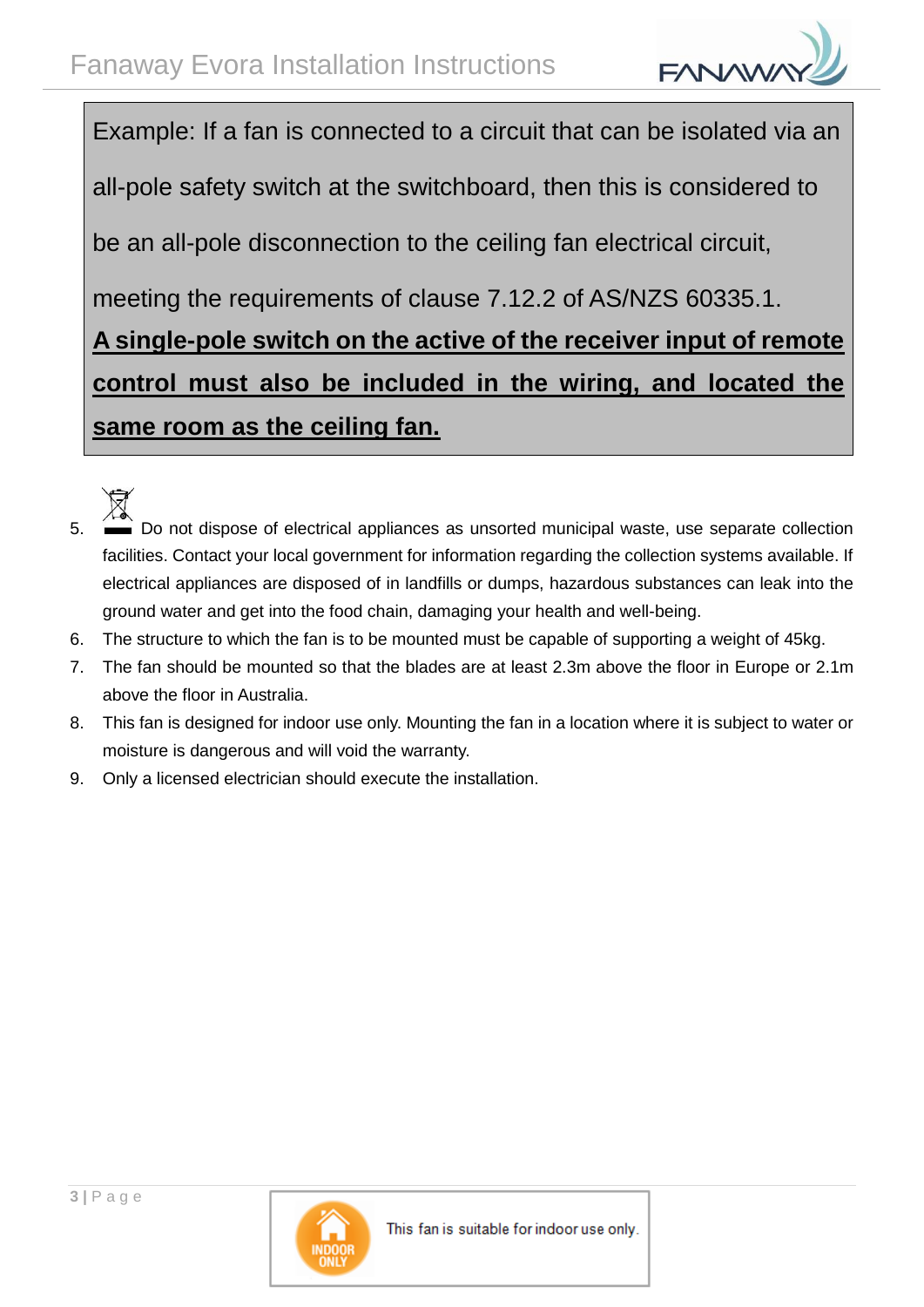

# **BEFORE INSTALLATION**

Unpack the fan and carefully identify the parts. Please refer to Fig 1.

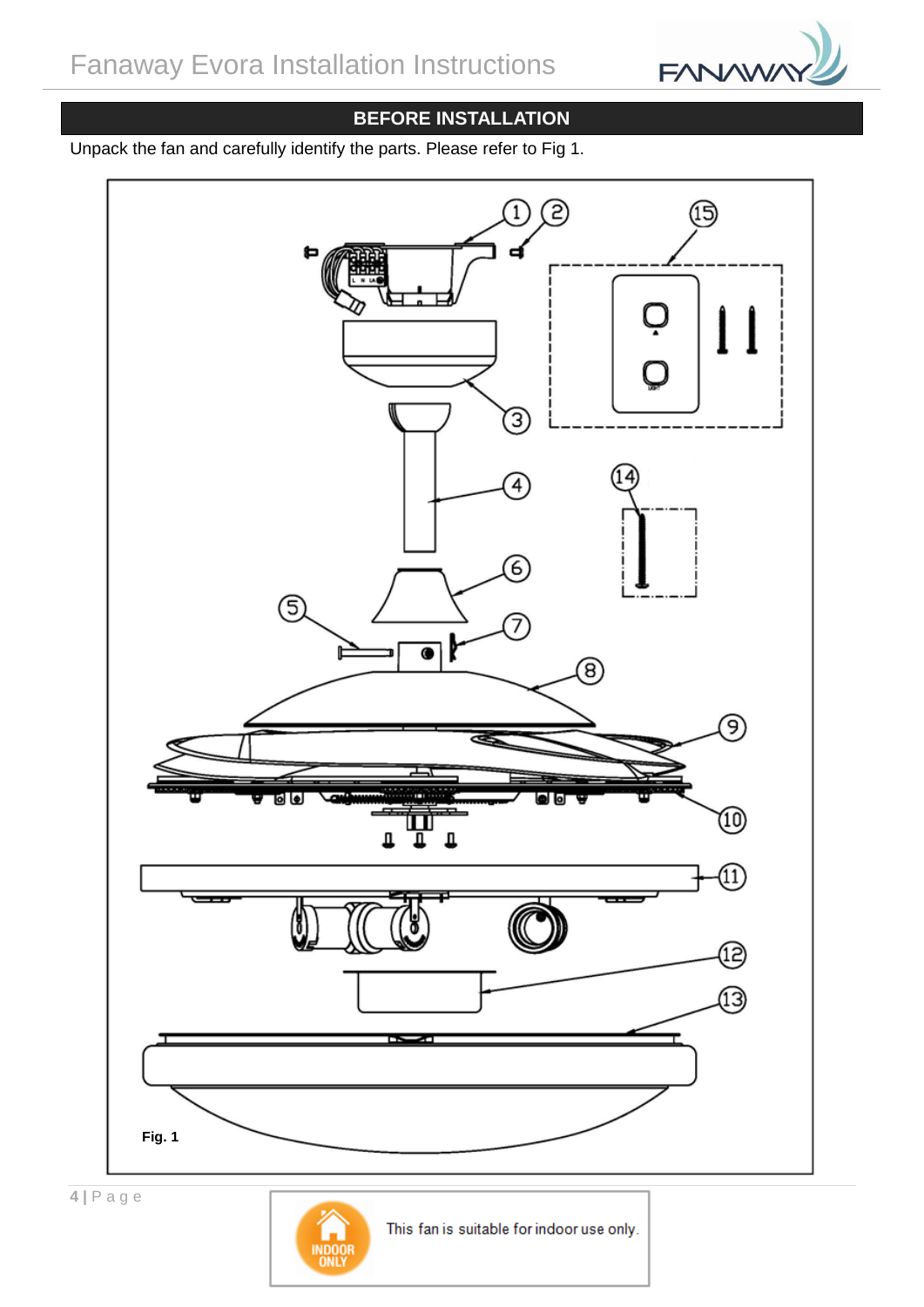

- 1 Mounting bracket x 1 9 Blades x 4
- 
- 
- 4 Down rod x 1 12 Cover x 1
- 5 Bolt & pin cover x 1 13 Lamp shade x 1
- 
- 
- 8 Top housing x 1
- 
- 2 Canopy screw x 4 10 Retraction mechanism x 1
- 3 Canopy x 1 11 Lamp base x 1
	-
	-
- $6$  Bolt x 1 14 Wood screws x 2
- 7 Pin x 1 15 Wall switch x 1 set

### **INSTALLING THE MOUNTING BRACKET**

- The ceiling fan must be installed in a location so that the blades are a minimum 300mm spacing from the tip of the blade to the nearest objects or walls.
- Secure the hanging bracket to the ceiling joist or structure that is capable of carrying a load of at least 45kg, with the two long screws provided. Ensure at least 30mm of the screw is threaded into the support.



**NOTE: The bracket screws provided are for use with wooden structures only. For structures other than wood, the appropriate screw type MUST be used.**

#### **Angled Ceiling Installation**

This fan hanging system supports a maximum 15 degree angled ceiling installation.



**Fig. 2**

**Fig. 3**

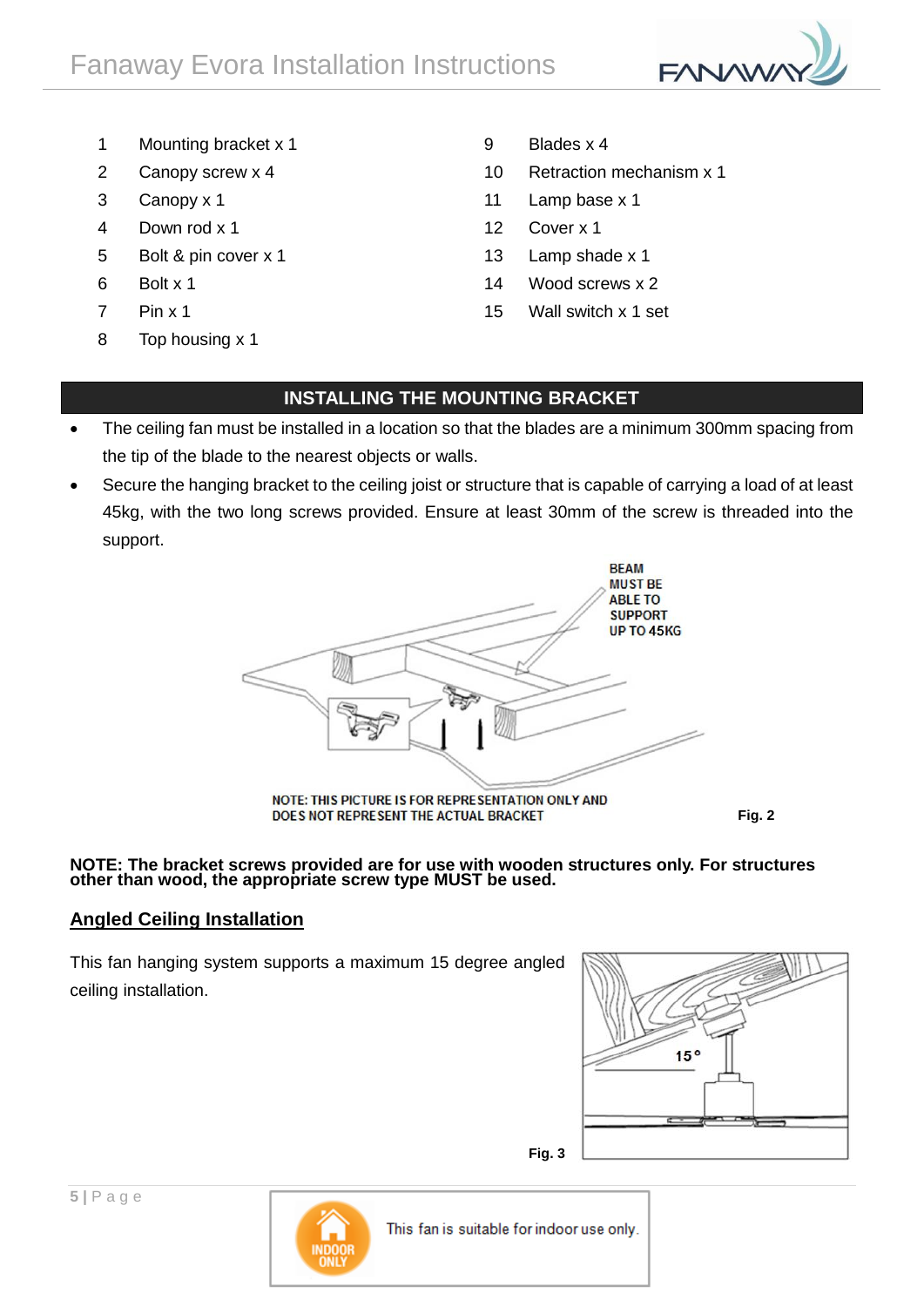

## **INSTALLING THE FAN**

#### **Installing the down rod**

- 1) Feed the down rod (5) through the canopy (4) and the coupling cover (6).
- 2) Remove the ball joint by loosening the set screw (3), insert the plug (1) and the motor wires (2) through the down rod then secure the ball joint back to the down rod.
- 3) Insert the down rod to the coupling (7), line up the coupling holes with the down rod holes and insert the bolt (8). Then insert the pin (9) to the end of the bolt.
- 4) Finally secure the down rod and coupling by tightening the two set screws (10) on the coupling.



#### **HANGING THE FAN**

Lift the fan assembly onto the mounting bracket. Ensure the registration slot (A) of the hanger ball is positioned on the stopper (B) of the mounting bracket (C) to prevent the fan from rotating when in operation. (Fig.5)



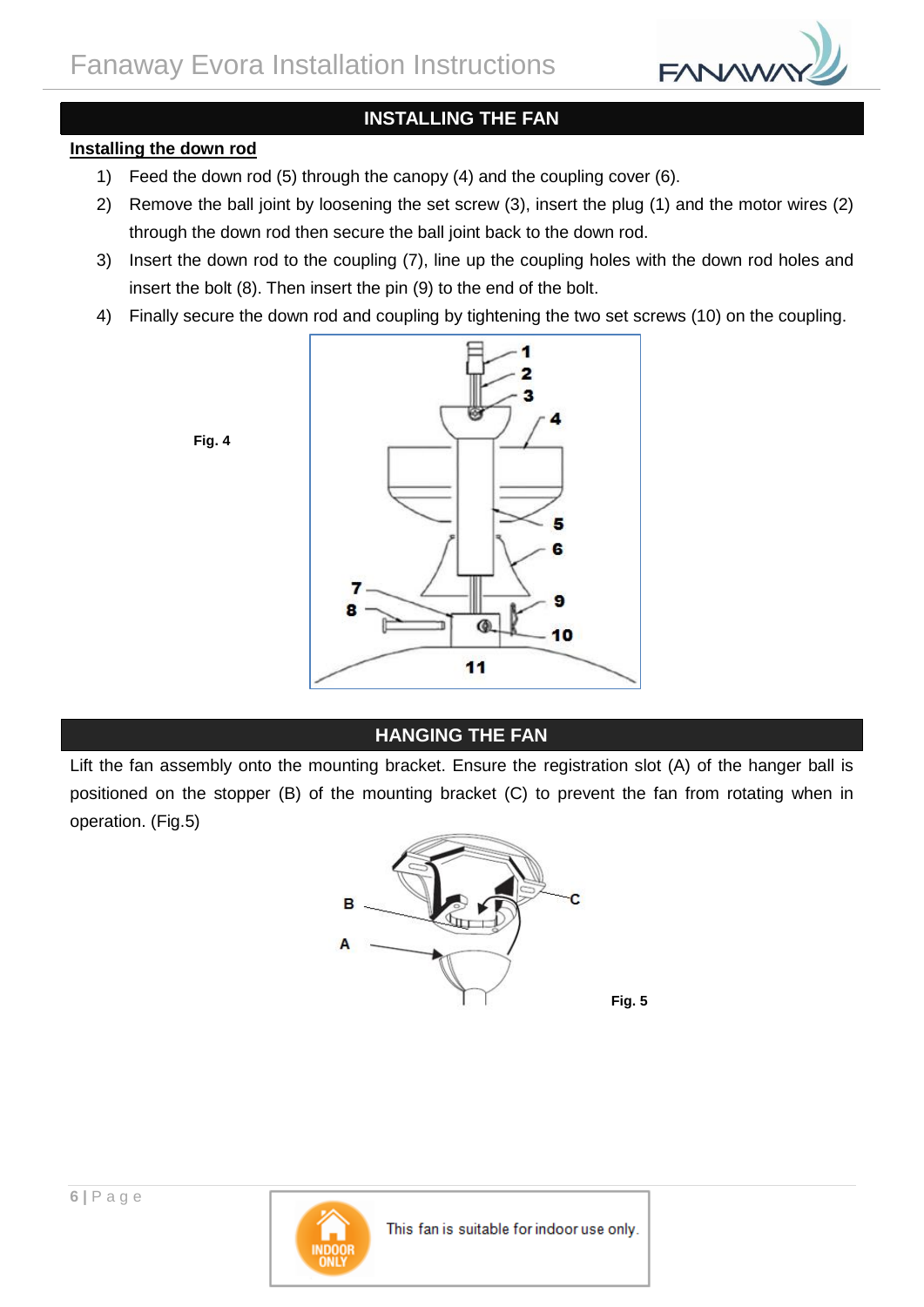

## **LIGHT KIT INSTALLATION**

- 1. Remove the lamp shade (5) from the lamp base (4) by turning it anti-clockwise.
- 2. Loosen the screw (1) from the base bracket (3). Align the two slot screws (2) with the keyhole slots of the lamp base (4).
- 3. Turn the lamp base counterclockwise until the slot screws are firmly at the end of the slots.
- 4. Secure screw 1 back to the base bracket. Tighten all three screws. Do not over-tighten.
- 5. Connect the upper plug (9) from the fan to the lower plug (9) from the lamp base together.
- 6. Secure the wire protective cover (7) to lamp base by tightening the screws (8).
- 7. Install the globes (Not included) to the lamp holders (6)
- 8. Finally install the lamp shade (5) to the lamp base by turning it clockwise.





**7 |** P a g e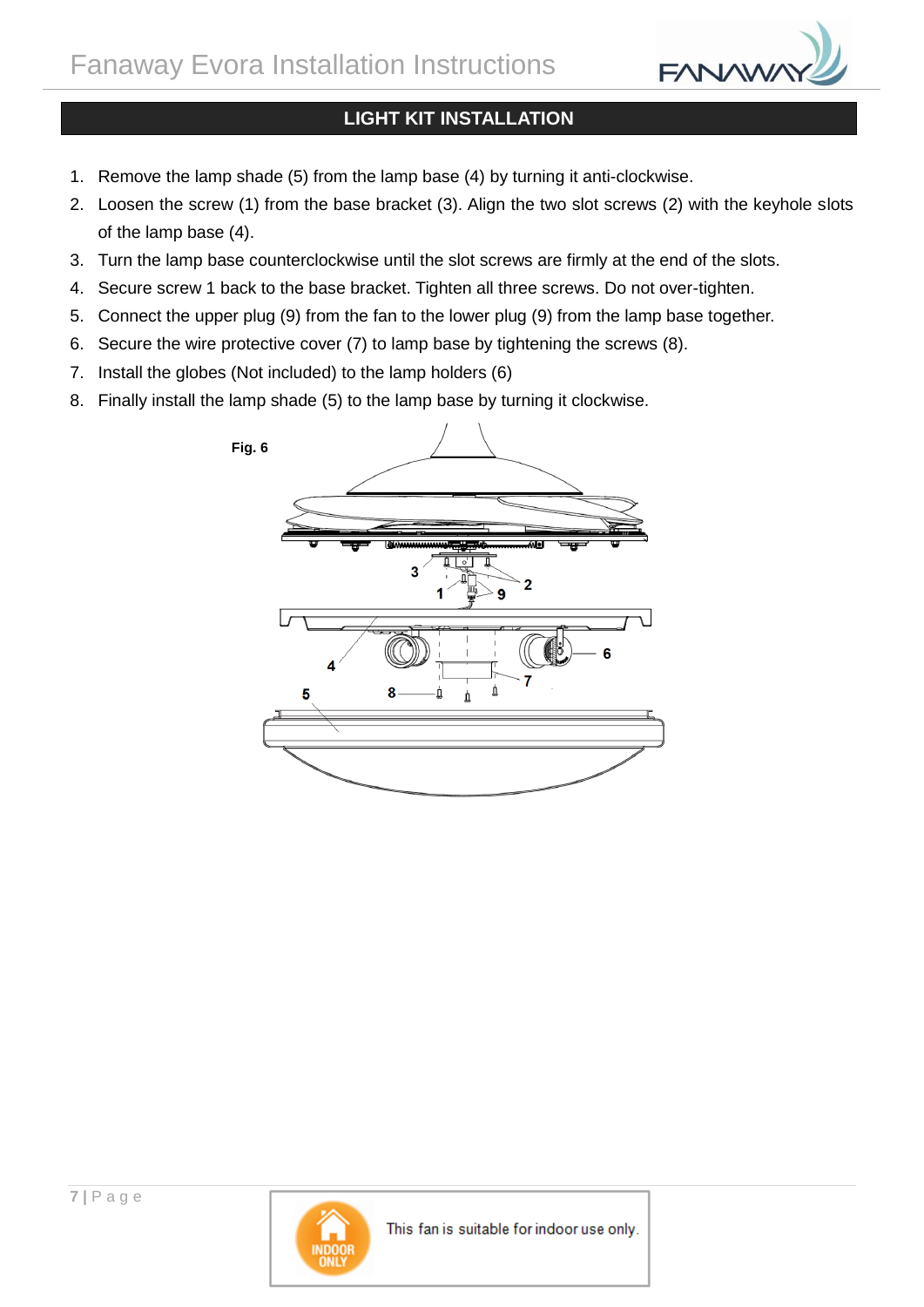

## **ELECTRICAL WIRING DIAGRAM**

**WARNING:** FOR YOUR SAFETY ALL ELECTRICAL CONNECTIONS MUST BE UNDERTAKEN BY A LICENSED ELECTRICIAN.

**NOTE:** AN ADDITIONAL ALL POLE DISCONNECTION SWITCH MUST BE INCLUDED IN THE FIXED WIRING.

#### **USE WITH WALL SWITCH WIRING DIAGRAM:**

**WALL CONTROLLER FAN SUPPLY INPUT** 220-240VAC **ROTARY SWITCH**  $N(\Box)$ **Brown Fan Live** Speed 1 Blue Fan<sub>i</sub>& Light Neutral Speed Red **Light Live** eed 3 **Yellow/Green** Earth **TERMINAL BLOCK IN MOUNTING BRACKET** LIGHT SWITCH

## **USE WITH REMOTE WIRING DIAGRAM: (REMOTE sold separately)**

#### **1/ Remote without plugs**



This fan is suitable for indoor use only.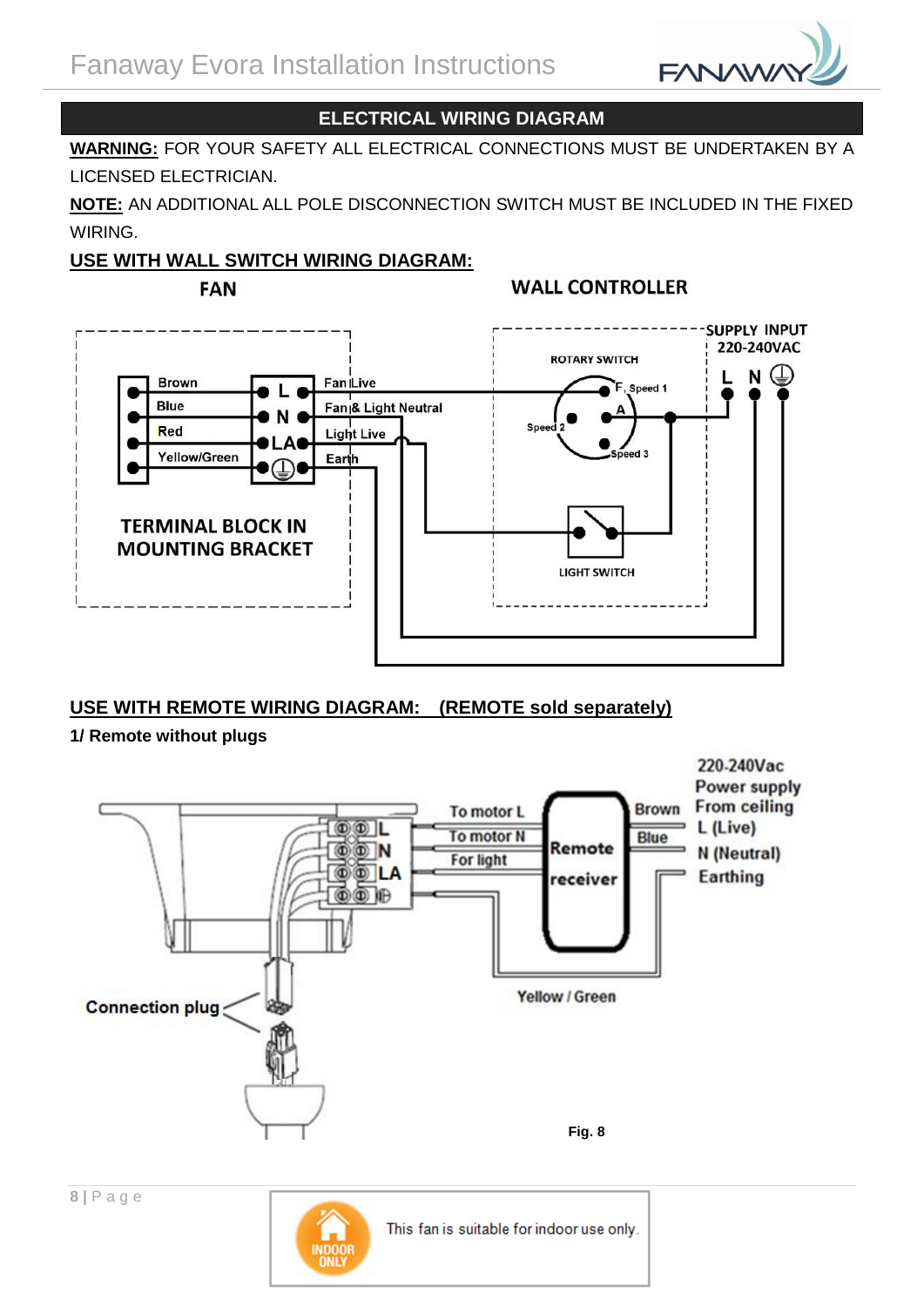

#### **2/ Remote with plugs**



# **FINISHING THE INSTALLATION**

- After completing the electrical connection at the mounting bracket terminal block, connect the ceiling fan wiring via the quick connector plug.
- Cover the mounting bracket with the canopy. Ensure all electrical wiring is tucked inside the canopy and that the wires are not damaged during this step. Secure the canopy to the hanger bracket using the screws provided.



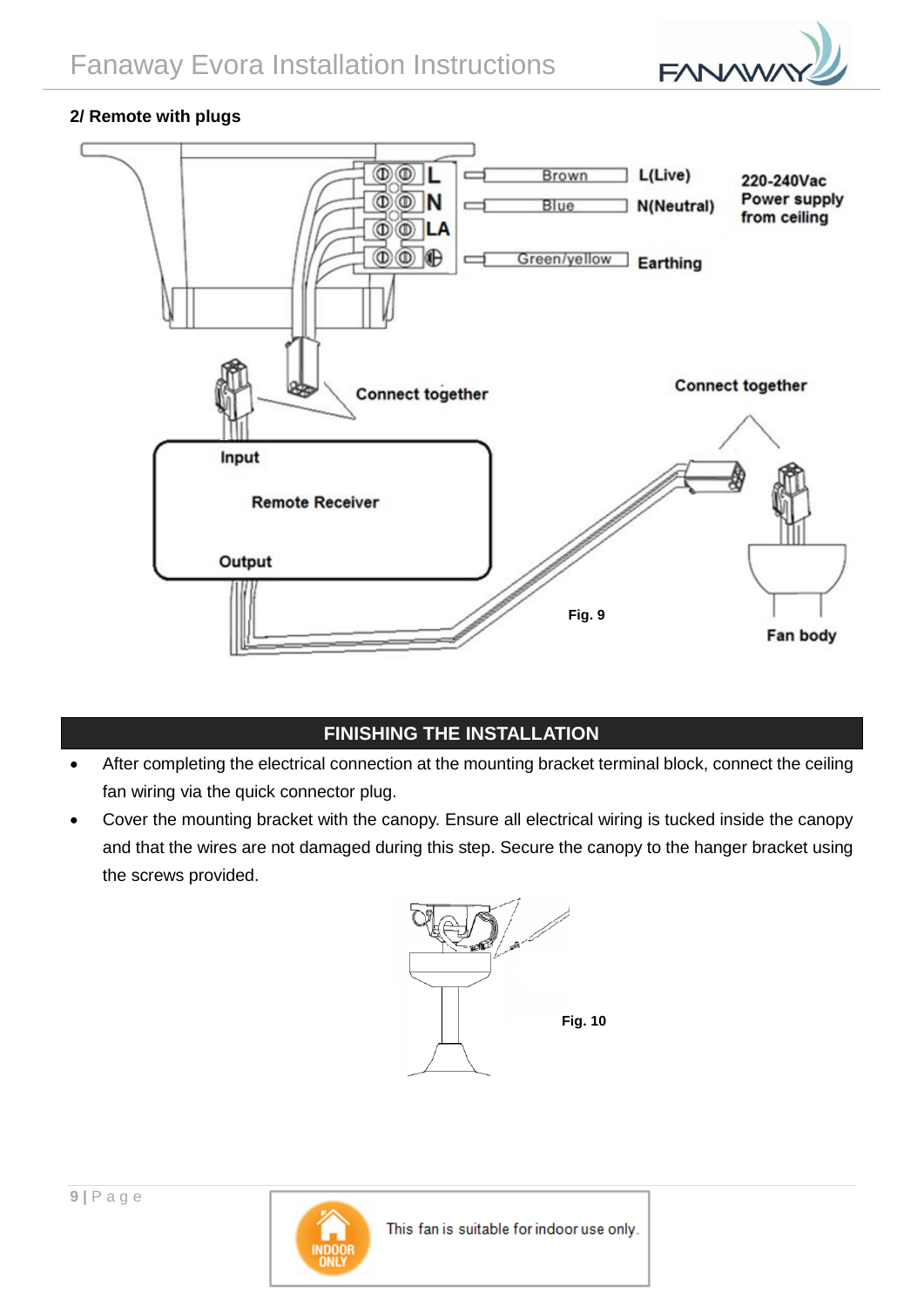

#### **USING YOUR CEILING FAN**

**Fig. 11**

#### **FAN WALL CONTROL**

Turn on the power and check the operation of the fan.

- OFF Position Fan off
- 3rd Position Low fan speed
- 2nd Position Medium fan speed
- 1st Position High fan speed

#### **Light Control**

• Toggle Switch – On/Off

#### **REVERSE FUNCTION**

Your ceiling fan can operate either in fan mode or reverse fan mode.

**SUMMER Mode:** The reverse switch should be in the "Left" (SUMMER) position to rotate the fan in an anticlockwise direction. The airflow will be directed downwards, for cooling in summer.

**WINTER Mode:** The reverse switch should be in the "Right" (WINTER) position to rotate the fan in a clockwise direction. The airflow will be directed upwards assisting in the circulation of warm air, for energy conservation in winter.

The reverse switch is located in the top of the motor housing. Slide the switch to the LEFT for summer weather operation. Slide the switch to the RIGHT for winter weather operation.









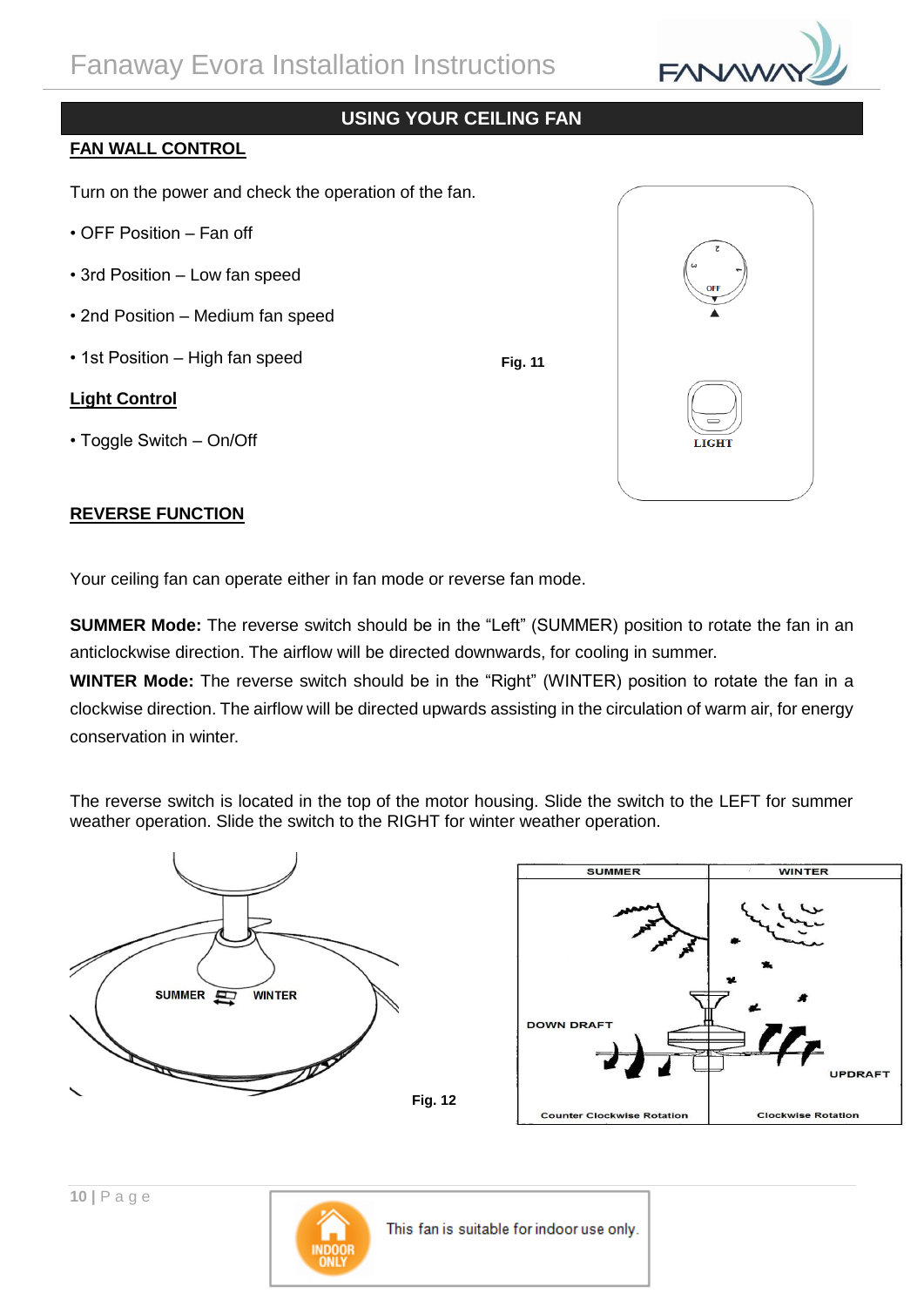

## **AFTER INSTALLATION**

#### **WOBBLE:**

NOTE: ceiling fans tend to move during operation due to the fact that they are mounted on a rubber grommet. If the fan was mounted rigidly to the ceiling it would cause excessive vibration. Movement of a few centimetres is quite acceptable and DOES NOT suggest any problem.

#### **TO REDUCE THE FAN WOBBLE:**

Please check that all screws which fix the mounting bracket and down rod are secure.

NOTE: This fan has been precision balanced at the factory and will not need to be balanced again.

#### **NOISE:**

When it is quiet (especially at night) you may hear occasional small noises. Slight power fluctuations and frequency signals superimposed in the electricity for off-peak hot water control, may cause a change in fan motor noise. This is normal. Please allow a 24-hour "breaking-in" period, most noises associated with a new fan disappear during this time. Please note that this is not a product fault and as such is not covered under warranty – All electric motors are audible to some extent.

#### **CARE AND CLEANING:**

- Periodic cleaning of your ceiling fan is the only maintenance required. Use a soft brush or lint free cloth to avoid scratching the paint finish. Please turn power off when you do so.
- Do not immerse your ceiling fan in the water. It could damage the motor or the blades and create the possibility of an electrical shock.
- Ensure that the fitting does not come in contact with any organic solvents or cleaners.
- To clean the fan blade, wipe with only a damp clean cloth with NO organic solvents or cleaners.
- The motor has a permanently lubricated ball bearing so there is no need to oil.

NOTE: Always turn off the power at the mains switch before attempting to clean your fan.

# **TECHNICAL INFORMATION**

| <b>FAN models</b> | <b>Rated Voltage</b> | Rated power (motor) | <b>Rated power for light</b>              |
|-------------------|----------------------|---------------------|-------------------------------------------|
| <b>48" FANS</b>   | 220-240VAC           | 60W                 | E27, Max. 3 X 20W<br>energy saving globes |

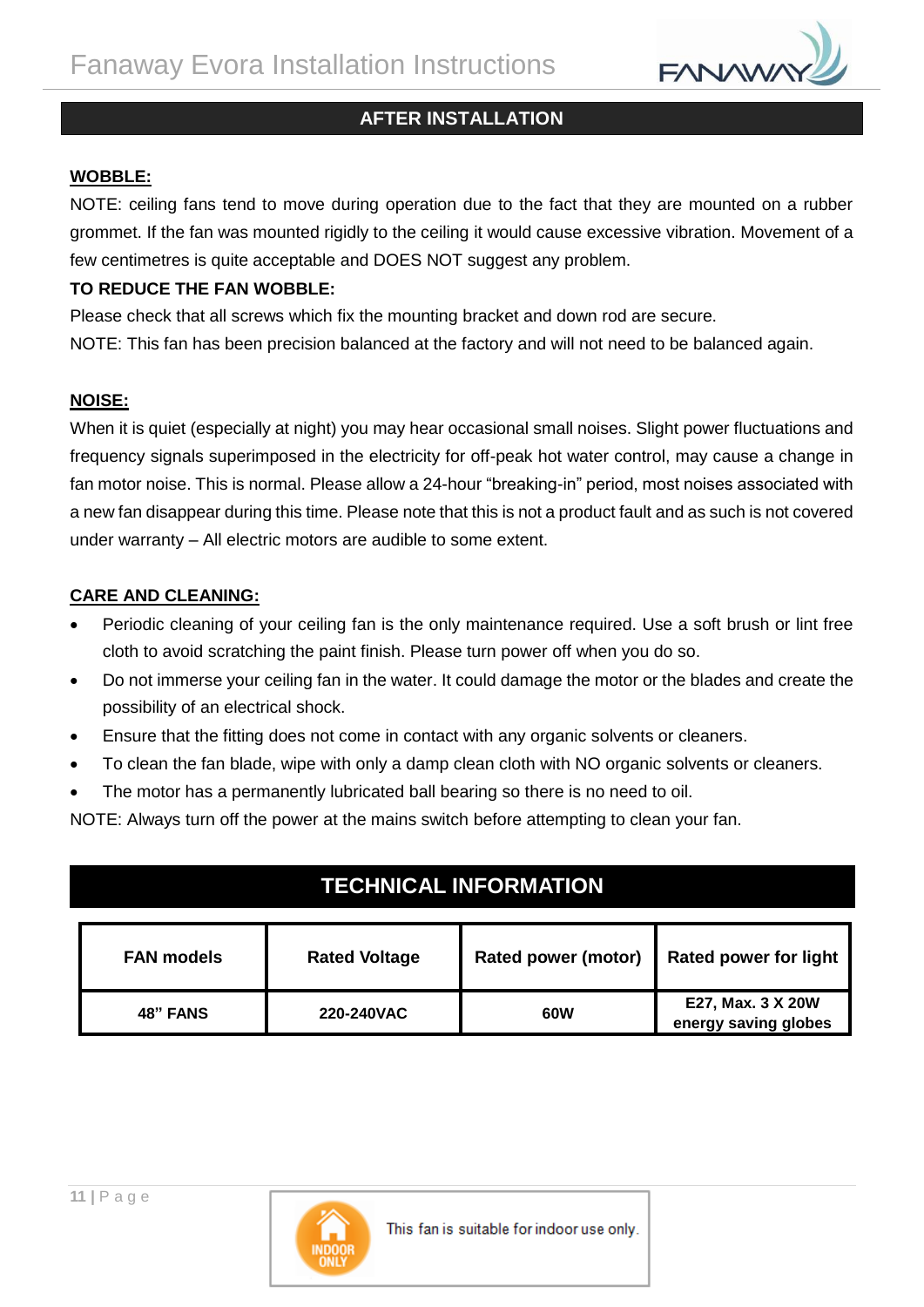

# **Warranty**

## **THIS WARRANTY IS VALID IN AUSTRALIA ONLY**

#### *Note:*

Please complete the following details when you have unpacked the product and retain this card with the purchase invoice or sales docket.

#### *Warranty*

These products are covered by a Warranty in addition to all rights available to you by statute. The Warranty is for a period of twenty four (24) months from the date of purchase, subject to the following conditions. Fanaway undertakes, at its option, to repair or replace, free of charge, each product or part thereof subject to the following conditions. The conditions abovementioned are:

- 1. That the purchaser carefully follows all instructions provided and complies with electrical wiring regulations;
- 2. That the purchaser carefully follows the installation instructions provided in the owner's handbook relating to the proper use and care of the product and does not use the product for any purpose other than the domestic use for which it has been designed;
- 3. That the product was purchased and is installed in Australia;
- 4. That this Warranty does not extend to:
	- A. Optional light diffusers
	- B. Light globes
	- C. Damage to plastic light dome caused by inappropriate cleaning
	- D. Damage to surface coatings caused by cleaning or maintenance using inappropriate cleaning products
	- E. Defects caused by normal wear and tear, accident, negligence, alteration or misuse;
	- F. A product dismantled, repaired or serviced by any serviceman other than an authorized employee or agent of Fanaway
	- G. Product installed by an unqualified person. Must be a qualified electrician in Australia
	- H. Damage or defects caused by fans being installed externally.

#### **(FANS ARE DESIGNED FOR INDOOR USE ONLY).**

- 5. The provisions of this warranty do NOT apply to other Ceiling Fans.
- 6. The provision of service under this Warranty is limited by the boundary of the nearest service agent's area. Traveling cost incurred for the service outside this area is not covered by this warranty and will incur commercial cost to be paid by the customer regulated by the number of kilometers traveled beyond the service area.
- 7. The cost associated with the hire of extension ladders and scaffolding to service fans installed on ceilings greater than 3 meters will not be covered by this warranty. Such costs will be borne by the customer.

In the event of a service being required, please call the Lucci Warranty Service Hotline acting as the service agent for Fanaway on 1800 602 243 between 9AM and 5PM (E.S.T) Monday to Friday. Ensure you have the following details on hand. If you are unable to establish the date of purchase, or the fault is not covered by this Warranty, or if the product is found to be in working order, you will be required to bear all service call charges.